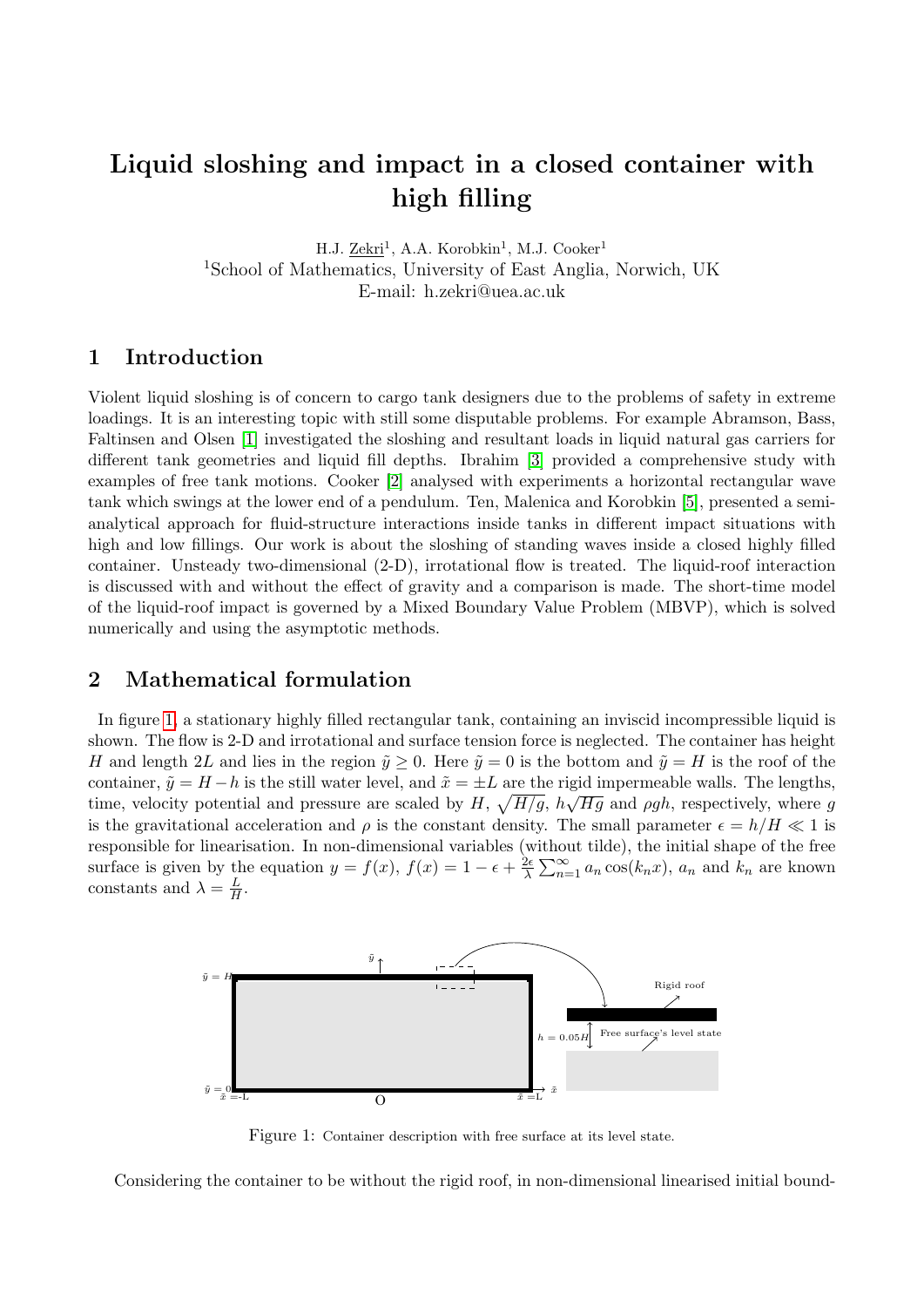ary problem at the leading order the velocity potential  $\phi_l(x, y, t)$  and the surface elevation  $\eta_l(x, t)$  read

$$
\phi_l(x, y, t) = \sum_{n=1}^{\infty} \bar{a}_n \cosh(k_n y) \cos(k_n x) \sin(w_n t), \qquad (1)
$$

$$
\eta_l(x,t) = \frac{2}{\lambda} \sum_{n=1}^{\infty} a_n \cos(k_n x) \cos(w_n t), \qquad a_n = -\bar{a}_n \omega_n \cosh(k_n), \tag{2}
$$

where the angular frequencies  $\omega_n$  are related to the wave numbers  $k_n = n\pi/\lambda$  by the dispersion relation  $\omega_n = \sqrt{k_n \tanh(k_n)}$ , for  $n \in \mathbb{N}$ . In the next section we introduce the rigid roof to the tank, we decompose the velocity potential  $\phi(x, y, t)$  and the surface elevation  $\eta(x, t)$  into two parts. This has been done by adding unknown functions: a so called correction velocity potential  $\phi_c(x, y, t)$  and a correction surface elevation  $\eta_c(x, t)$  resulting in  $\phi = \phi_c + \phi_l$  and  $\eta = \eta_l + \eta_c$  respectively.

#### <span id="page-1-1"></span>3 Semi-analytical solution

At the leading order, we derive the linearised non-dimensional MBVP, with gravity and the rigid roof included. During the early stage of the impact, with some asymptotic analysis, we have found that gravity has a small influence. We define  $\delta \ll 1$  to stretch the time  $t = t^* + \delta \hat{t}$ ,  $t = t^*$  instant of impact, consequently the other variables,  $x = \delta^{1/2}\hat{x}$ ,  $y = \delta^{1/2}\hat{y}$ ,  $\phi_c(x, y, t) = \delta^{1/2}\hat{\phi}_c(\hat{x}, \hat{y}, \hat{t})$ ,  $x_{c0}(t) = \delta^{1/2}\hat{x}_{c0}(\hat{t})$ and  $\eta_l(x,t) = \delta \hat{\eta}_l(\hat{x}, \hat{t})$ . By combining the dynamic and kinematic boundary conditions we arrive at (without hat)

$$
\frac{\partial^2 \phi_c}{\partial t^2} + \delta^{\frac{3}{2}} \frac{\partial \phi_c}{\partial y} = 0 \qquad |x| > x_c(t), \qquad y = 0,
$$
\n(3)

<span id="page-1-0"></span>where  $x = x_c(t)$  is where the free surface meets the roof. The corresponding limiting problem as  $\delta \to 0$ is depicted in Figure [2.](#page-1-0) This problem does not account for gravity.

$$
\phi_c = 0 \qquad \frac{\partial \phi_c}{\partial y} = -\frac{\partial^2 \eta_l}{\partial t^2} \qquad \phi_c = 0
$$
\n
$$
x = -x_{c0}(t) \qquad \frac{\partial^2 \phi_c}{\partial x^2} + \frac{\partial^2 \phi_c}{\partial y^2} = 0 \qquad \searrow x = x_{c0}(t)
$$
\n
$$
\phi_c \longrightarrow 0 \quad \text{as} \quad x^2 + y^2 \longrightarrow \infty
$$

Figure 2: The MBVP at the leading order.

Working with stretched variables, we can approximately replace the wall and the bottom conditions with the far-field condition given in Figure [2.](#page-1-0) With the condition introduced by Wagner [\[6\]](#page-2-4) at the contact points and the displacement potential  $\Phi(x, y, t) = \int_0^t \phi_c(x, y, \tau) d\tau$  introduced by Korobkin [\[4\]](#page-2-5), we are able to calculate semi-analytically the leading order position of the contact point,  $x = x_{c0}(t)$ , during impact. Consequently the hydrodynamic pressure distribution can be found (see Figure [3\)](#page-3-0).

#### 4 Numerical solution

A collocation method was used for the symmetric flow considered in the original coordinates  $x$ and y. The unknowns, velocity potential  $\phi(x, y, t)$ , surface elevation  $\eta(x, t)$  and the pressure on the roof  $p(x, 0, t)$  are respectively presented by Fourier series. The domain is discretized into N regularly spaced nodes  $(N = 350$  in our calculations).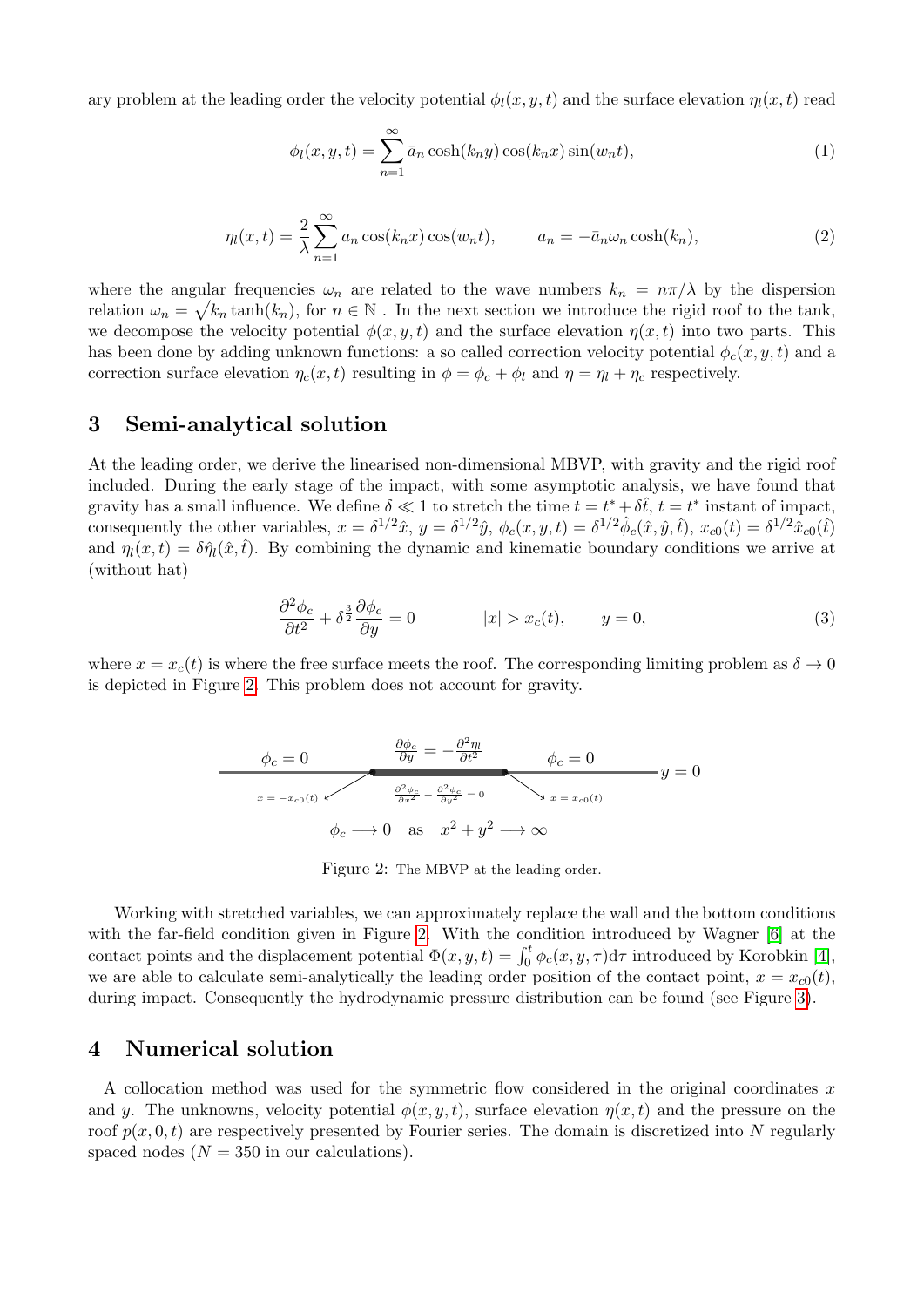The combined kinematic and dynamic boundary conditions (with gravity included) lead to a system of the form

<span id="page-2-6"></span>
$$
\vec{\eta} = \vec{\eta}_l - A^{-1}B\vec{P} - A^{-1}\sum_{m=1}^{M-1} G^{t_m}\vec{p}^{t_m},\tag{4}
$$

where the initial pressure  $\vec{p}^{t_1}$ , found in the previous section, with respect to this algorithm is given. The tri-diagonal matrix A is associated with unknown and known surface elevation vectors,  $\vec{\eta}$  and  $\vec{\eta}$  respectively. The matrix G is calculated at every time step while the matrix B is independent of time and depends only on the time step length. The pressure  $\vec{P}$  and surface elevation  $\vec{\eta}$  are to be determined at the instant  $t = t_M$ . However, the fact that on the free surface,  $x_{c0}(t_M) < x < 1$ , we have  $p(x, t_M) = 0$  and on the impact region,  $0 < x < x_{c0}(t_M)$ , we have  $\eta(x, t_M) = 1$ , with some rearrangements makes the system [\(4\)](#page-2-6) solvable on its own. The free surface and the wetted region are distinguished and updated at each time step by calculating the position of  $x = x_{c0}(t_M)$  as part of the solution. The pressure vector  $\vec{p}^{t_m}$  is known from the previous time steps  $t = t_m$ , for  $1 \le m \le M-1$ .

Continuing with the stretched variables introduced from Section [3,](#page-1-1) we study the gravity influence on the length of the wetted region during the impact stage, that is  $x_{c0}(t) + \delta \cdot x_{c1}(t)$ . The correction due to gravity  $x_{c1}(t)$  in Figure [4b,](#page-3-1) is found to be almost completely insignificant at the early stage of impact. As time goes on the effect of gravity is that it decreases the length of the wetted region and even at the very late period of this stage, its effect is found to be small. Figure [4a](#page-3-1) shows the wetted length with and without gravity. More results of the numerical simulation will be presented at the workshop.

# 5 Acknowledgements

H. Zekri gratefully acknowledges the financial support received from Kurdistan Regional Government-Iraq for his study.

# References

- <span id="page-2-0"></span>[1] H. N. Abramson, R. Bass, O. Faltinsen, and H. Olsen. Liquid slosh in LNG carriers. In Symposium on Naval Hydrodynamics, 10th, Proceedings, Pap and Discuss, Cambridge, Mass, June 24-28, 1974., number Proceeding, 1976.
- <span id="page-2-2"></span>[2] M. J. Cooker. Water waves in a suspended container. Wave Motion, 20(4):385–395, 1994.
- <span id="page-2-1"></span>[3] R. A. Ibrahim. *Liquid sloshing dynamics: theory and applications*. Cambridge University Press, 2005.
- <span id="page-2-5"></span>[4] A. Korobkin. Formulation of penetration problem as a variational inequality. Din. Sploshnoi Sredy, 58:73–79, 1982.
- <span id="page-2-3"></span>[5] I. Ten, Š. Malenica, and A. Korobkin. Semi-analytical models of hydroelastic sloshing impact in tanks of liquefied natural gas vessels. Philosophical Transactions of the Royal Society A: Mathematical, Physical and Engineering Sciences, 369(1947):2920–2941, 2011.
- <span id="page-2-4"></span>[6] H. Wagner. Phenomena associated with impacts and sliding on liquid surfaces. Z. Angew. Math. Mech, 12(4):193–215, 1932.